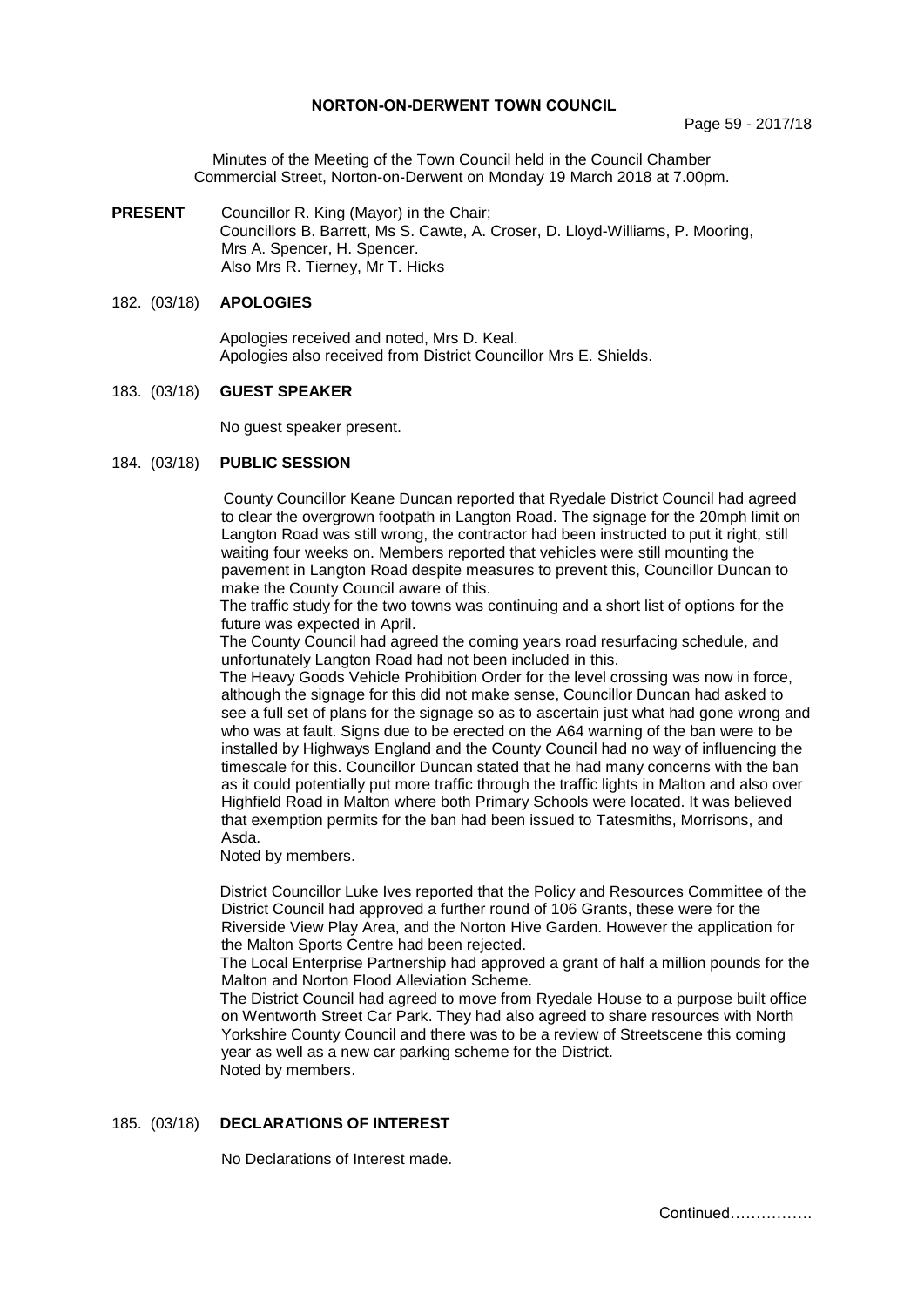# 186. (03/18) **CONFIRMATION OF MINUTES**

 RESOLVED that the Minutes of the Town Council meeting held on Monday,19 February 2018 (Minutes 166 to 181 inclusive) be confirmed and signed by the Chairman.

Minute 180

 Councillor Spencer reported that he had taken pictures of the grass verge on Langton Road, which had been churned up by vehicles. Councillor Spencer to forward them to the County Highways Department.

# 187. (03/18) **CLERK'S REPORT**

(a) General Data Protection Regulations – Training Seminar

To report that the Yorkshire Local Councils Associations were running a series of seminars on the new Data Protection Regulations, due to come into force in May. The Deputy Clerk, and the Mayor would be attending the Seminar to be held at The Downe Arms Hotel, Wykeham on Thursday 19 April 2018. Cost to the Council £90.00

(b) Ryedale Five Towns Meeting

To report that the Five Towns Meeting was to be held at Malton Town Council office on Tuesday 27 March 2018, at 7.00pm. Subjects for discussion, North Yorkshire Highways, winter maintenance update from Sharon Fox, and a discussion on Plastic Free Towns. Noted.

(c) Condition of Chamber

To report that we had contacted the Yorkshire Housing Association again with regard to the condition of the Chamber, and once again they had sent a surveyor to look. He reportedly would be arranging for an outside inspection to ascertain just what the problem was. Noted.

# 188. (03/18) **TOWN MAYOR'S REPORT**

(a) Community Change Award

The Mayor congratulated Councillor Mrs Keal who had won a Community Change Award for Women Change Makers, as reported in the local paper.

(b) Fracking Debate

The Mayor attended the Fracking Debate organised by Kirkbymoorside Town Council and held at Lady Lumley's School in Pickering. The debate for resolution was, "This house believes that UK regulations make fracking safe", this was proposed by Kevin Hollinrake MP and opposed by Mr Michael Hill.

Following the debate and a question and answer session the proposal was defeated.

(c) Residents Parking – St Nicholas Street Car Park

Councillor Mrs Keal had asked the Mayor for an update on the parking bays for Bruntwood Terrace. The Clerk responded that they were still awaiting a response from Beckie Bennett at the District Council as to what the terms and conditions were that would be attached to the permission.

(d) Potholes

The Mayor reported that many more potholes were now causing concern at various locations around the town, due to the poor weather conditions, and felt that it was time that the County Council began to address this issue. He asked if the County Councillor Keane Duncan could bring an update for members. Noted.

(e) Yorkshire Day Event

The Mayor asked members if there was any interest in holding another Yorkshire Day Event this year. The vicar had already indicated that the Church would be unable to assist as they were too busy with other events. This item to be placed on the agenda for the next meeting.

Continued…………….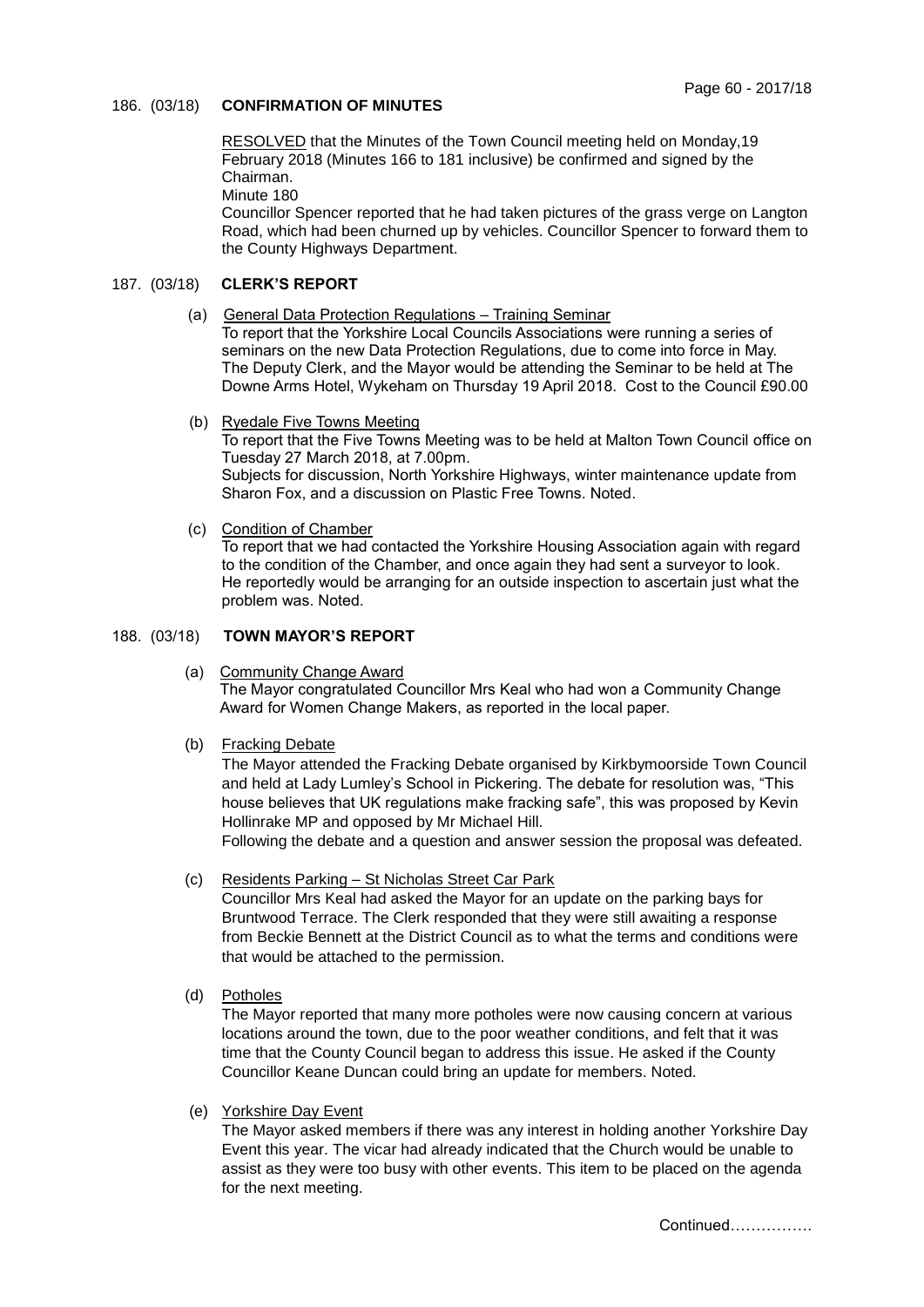### 189. (03/18) **FINANCIAL MATTERS**

- (a) Accounts paid and for payment The Clerk reported that accounts nos. 217 to 224 inclusive, amounting to £7,614.78 had been paid since the last meeting of the Council. RESOLVED that account nos. 225 to 227 inclusive, amounting to £278.20 be paid. Cheques were drawn and signed accordingly.
- (b) Financial report The Clerk's financial report for the period 01.02.18 to 28.02.18 was received.
- (c) Budgetary monitoring The Clerk's report for the period ending 28 February 2018 was received.

### 190. (03/18) **PLANNING MATTERS**

- (a) Planning applications referred to the Town Council by Ryedale District Council, for comment and/or recommendation were dealt with as follows: -
- 18/00147/HOUSE Erection of two storey rear extension with additional domestic living space above. 20 Farm View, Norton, YO17 9BF For: Miss Samantha Swift RESOLVED: Recommend Approval.
- 18/00110/FUL Change of use alteration and extension of existing 6 bedroom dwelling to form 3no. 2 bedroom flats following demolition of existing garage and formation of 2no. additional parking spaces. 34 Langton Road, Norton, YO17 9AD For: Lennox Property Ltd (Mr S Lennox) RESOLVED: Recommend Approval, however we are concerned that there is inadequate parking provision, double parking bays trap end vehicles in.
- 18/00191/HOUSE Conversion and alteration of existing detached garage and garden room to form additional domestic accommodation. 10 Brindle Way, Norton, Malton, YO17 8BA For: R & S Shields-Rex RESOLVED: Recommend Approval.
- 18/00106/FUL Erection of a three bedroomed self contained residential annex following demolition of existing stables and garden store. Norton Grange, 55 Park Road, Norton, YO17 9EA For: Mr Tim Fitzgerald RESOLVED: Recommend Approval.
- 18/00176/HOUSE Erection of detached single garage. 7 Beck Mill Close, Norton, YO17 9PD For: Mr Richard Burley RESOLVED: Recommend Approval.
- 18/00172/HOUSE Erection of two storey side extension following demolition of existing attached garage. Paddock View, 51 Park Road, Norton, YO17 9EA For: Mr Alistair Dukes. RESOLVED: Recommend Approval.

Continued…………….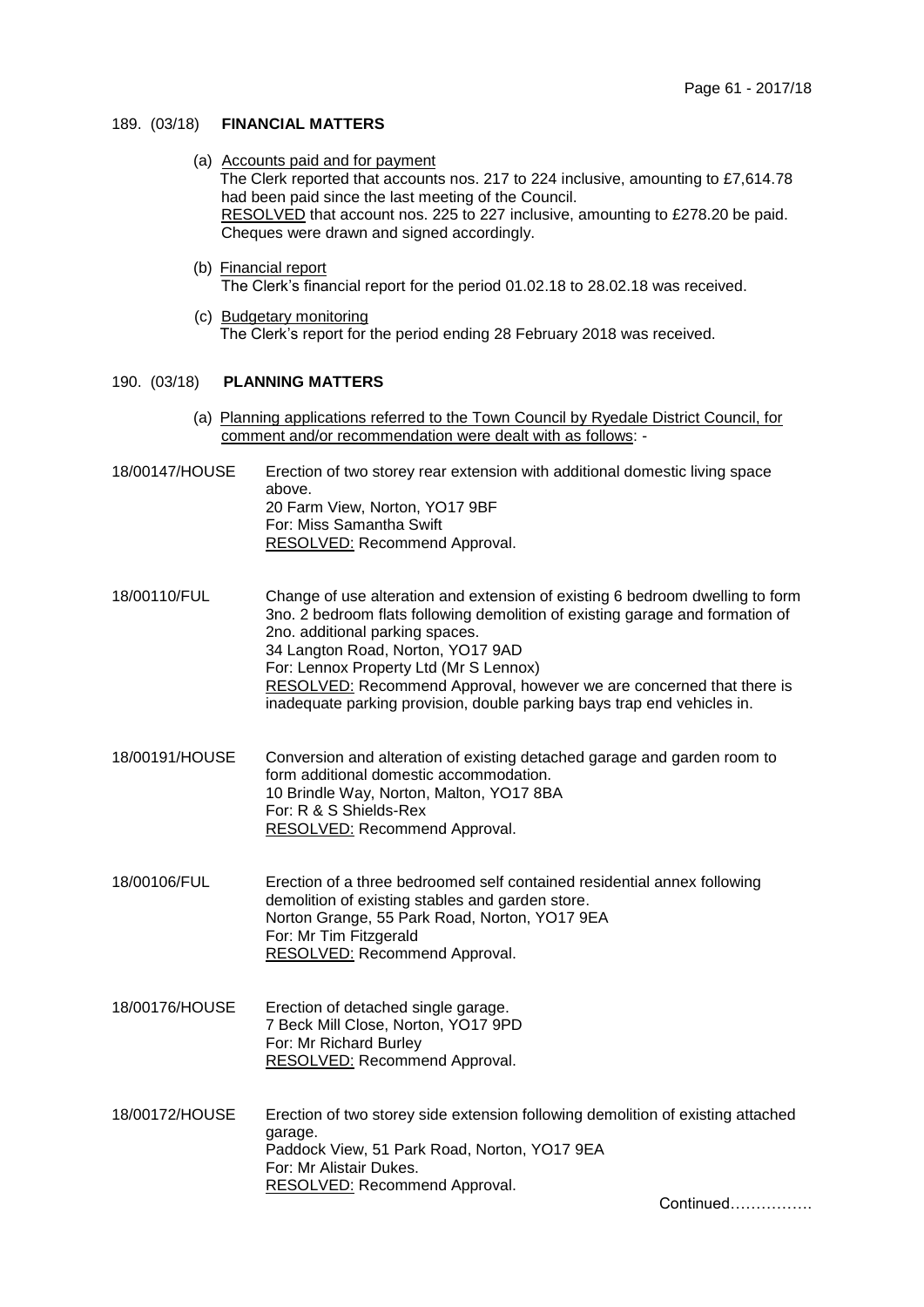### 190. (03/18) **PLANNING MATTERS** (continued)

(b) To receive decisions notified by Ryedale District Council.

| Approved       |                                                                                                              |
|----------------|--------------------------------------------------------------------------------------------------------------|
| 17/01538/FUL   | Formation of a vehicular and pedestrian road junction (retrospective<br>application)                         |
|                | Junction to Redrow Site, Scarborough Road, Norton                                                            |
|                | For: Redrow Homes Yorkshire (Miss N Mannion)                                                                 |
| 18/00008/HOUSE | Erection of side and rear two storey extension<br>52 Hambleton Road, Norton, YO17 9DH<br>For: Mrs J Mckinley |
| 18/00071/HOUSE | Erection of single storey rear extension<br>24 St Nicholas Street, Norton, YO17 9AQ<br>For: Mr & Mrs K Howe  |

### 191. (03/18) **POPPIES FOR ST PETER'S**

Members received a briefing paper from the Vicar of St Peter's Church, asking the community to get involved in marking the end of World War 1 by making poppies either knitted, crocheted, or from felt or cloth which could then be attached to netting and hung from the Church Tower. In order to get the display ready all poppies need to be delivered to the Church by September. Many local groups had been contacted, and this request had been placed on the Norton Facebook page. Councillor Ms Sharon Cawte was to contact the vicar through

### 192. (03/18) **CORRESPONDENCE**

- (a) Norton and Malton Crime Statistics February 2018. For information. Noted.
- (b) Environment Agency Notification of Minor Flood Defence Survey, South East River bank close to Norton. For information. Noted.
- (c) Ryedale District Council March Focuse on Garden Waste. Noted

her association with the Women's Institute. Noted

- (d) Ryedale District Council Response from Beckie Bennett, Delivery and Frontline Services Lead, to issues raised with regard to Streetscene services. Noted.
- (e) Police and Crime Commissioner Community Mapping Project, to liaise with Malton Clerk to forward a joint response. Noted.
- (f) Norton Hive Thank you for grant. Noted.
- (g) Ryedale Annual Neighbourhood Watch Meeting Invite to attend. Noted.

### 193. (03/18) **REPORTS OF REPRESENTATIVES ON OTHER ORGANISATIONS**

No Reports Received.

### 194. (03/18) **MEMBERS QUESTIONS**

Councillor Mrs Spencer reported that she had found the planning report on the development for Langton Road, in the local paper misleading, as it read as if it was from the actual planning authority when it was just the Town Council response. Noted.

Councillor Mrs Cawte asked what was happening with the dog fouling campaign, it was pointed out that Councillor Mrs Keal was involved with this on behalf of the Council. Noted.

Councillor Croser asked why the new litter bins had not been installed as yet. The Clerk to make enquiries of the District Council.

Councillor Spencer asked about more signage for King George's Playing Field with regard to dog fouling. These were in hand. Noted.

Continued…………….